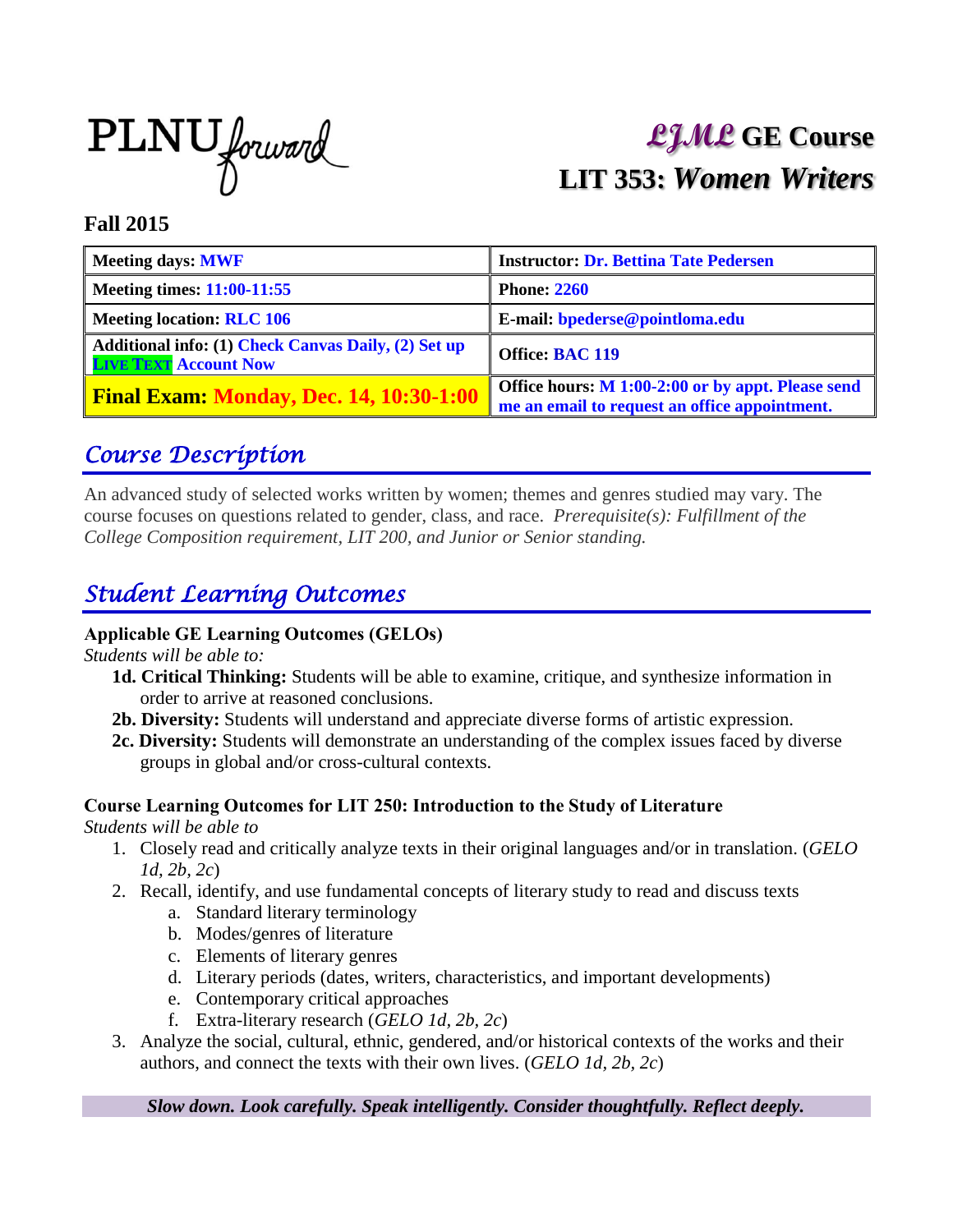### *General Education Course Statement*

This course is one of the components of the General Education Program at Point Loma Nazarene University, in the category *Seeking Cultural Perspectives*. By including this course in a common educational experience for undergraduates, faculty support the "survey of human endeavors from a historical, cultural, linguistic and philosophical perspective, including developing critical appreciation of human expression—both artistic and literary"

[\(http://catalog.pointloma.edu/content.php?catoid=18&navoid=1269\)](http://catalog.pointloma.edu/content.php?catoid=18&navoid=1269).

Art is so important to human beings—to the way we tell the stories of our lives and record our deepest feelings and personal beliefs. Literature is one form of art that helps us reflect on the different stories, cultures, histories, and experience of many people across the world and across time. Through literature we can experience a wider range of human experience than that of our own individual lives, and in so doing we have the opportunity to become deeper and more compassionate human beings.

# *Carnegie Unit*

Credit is awarded based on the Carnegie unit of 750 minutes of seat time + 1500 minutes of out-of-class work  $= 1$  unit of credit. Some specific details about how this class meets the credit hour requirement are included in this syllabus; additional details can be provided upon request.

### *Undergraduate Catalog (***<http://www.pointloma.edu/experience/academics/catalogs>***)*

Please see the University Undergraduate Catalog for all information on programs of studies and degrees.

### *Important University & LJML Department Policies*

Please see the link (**LJML [Department](http://www.pointloma.edu/sites/default/files/filemanager/Literature_Journalism__Modern_Languages/LJML_Department_Syllabus_Statments_final_2015-16.pdf) Syllabus Statements 2015-2016**) and the printed copy of these policies.

Please see **Academic and General Policies** in the catalog for all information on university academic and general policies: (<http://catalog.pointloma.edu/index.php>)

 **ATTENDANCE:** Your regular and punctual attendance *and* active, informed participation in our class sessions is essential to your learning and to the vibrancy of our class time together. Please read the [Class Attendance](http://catalog.pointloma.edu/content.php?catoid=18&navoid=1278#Class_Attendance) section of your *PLNU Catalog,* carefully (see link above). It indicates that if students miss more than 10% of class meetings (approx. 4 for a MWF course, 3 classes for a TTH course, 2 classes for a quad course), faculty members may file a written report which may result in de-enrollment from the course. If students miss more than 20% of class meetings (approx. 8 for a MWF course, 6 classes for a TTH course, 4 for a quad course), students may be de-enrolled without notice. De-enrollment may have serious consequences on residence, athletic, and scholarship requirements; it may also necessitate a reduction or loss in a student's financial aid. **DROPPING CLASS:** If you do decide to drop the course for any reason, please let me know so that I can officially remove you from my grade roster and class lists—and not worry about what has happened to you. (FYI: The last day to drop a Fall 2015 semester class is November 6, 2015.)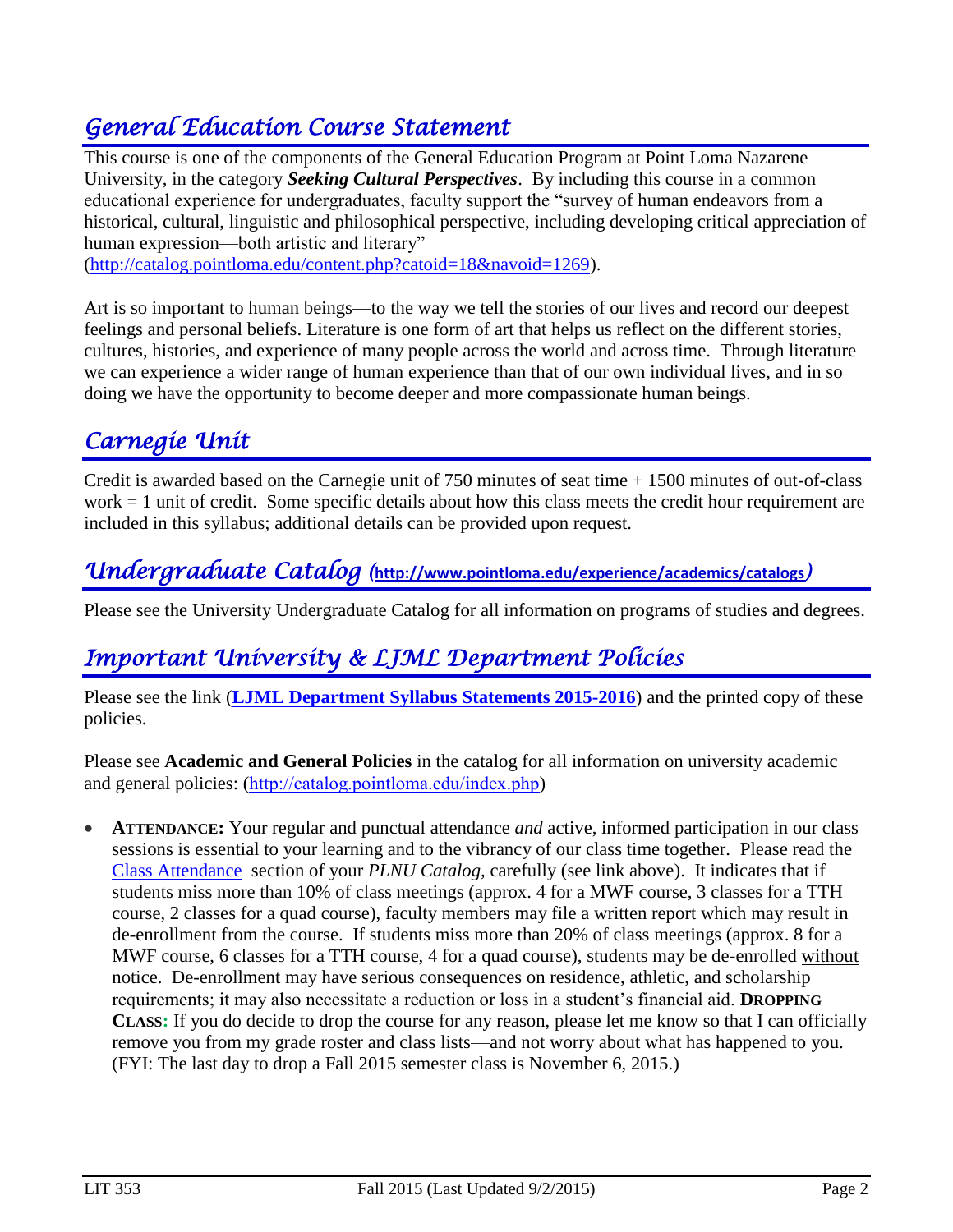• FINAL EXAMINATIONS: Final Examinations are the culminating learning event in a course, and they are scheduled to take into account all the different courses and departments across the university. The exam schedule varies from year to year. The 2015-16 final examination schedule is posted at [Final Exam Schedule 2015-2016](http://www.pointloma.edu/sites/default/files/filemanager/Academic_Affairs/Schedules/Final_Exam_Schedule_2015-2016.pdf). Final Exams in Quad 1 courses are scheduled for the final class session of the quad. *You are expected to arrange your personal affairs to fit the examination schedule.* In the rare case that you may be scheduled for more than three (3) final examinations on the same day, you may work out an alternate time for one of your exams with your professors. This is the only university-sanctioned reason for taking a final exam at a time other than the officially scheduled time for the exam. Please confirm your final examination schedule the first week of classes, and schedule those exam times into your daily planners and calendars now. If you find that your final exam schedule is the one described above, please meet with your professors as soon as possible so that they may help you to make alternative arrangements for taking your exams. Department chairs/school and college deans need not be involved in the process of making this accommodation.

### *Course Evaluation & Grades*

Your grade will be based on the quality of your work in these areas.

| • Quizzes (usually unannounced) | 20% |
|---------------------------------|-----|
| • Written Responses             | 20% |
| • Midterm Exam                  | 30% |
| • Final Exam & Final Essay      | 30% |

The following scale will be used:

| $\mathbf{A}$ | 93-100%    |
|--------------|------------|
| ${\bf A}$ -  | 90-92%     |
| $B+$         | 88-89%     |
| B            | 83-87%     |
| В-           | 80-82%     |
| C+           | 78-79%     |
| C            | $73 - 77%$ |
| С.           | 70-72%     |
| $D+$         | 68-69%     |
| D            | 63-67%     |
| DE.          | $60 - 62%$ |
| F            | $0 - 59%$  |

**WRITTEN RESPONSES** will be graded using

- (*Exemplary*: roughly corresponds to an A)
- (*Good*: roughly corresponds to a B)
- **-** (*Acceptable*: roughly corresponds to a C)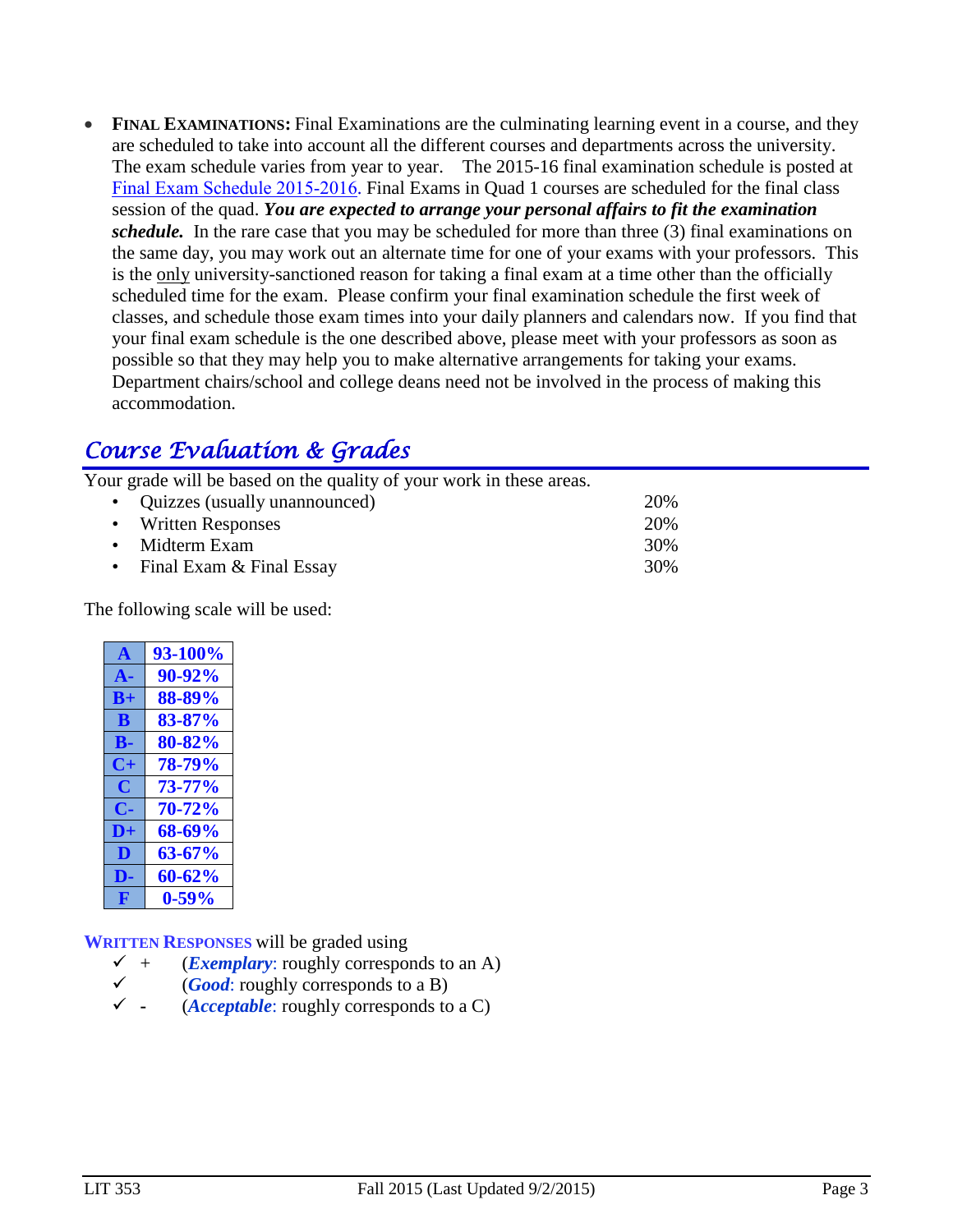# *Course Requirements, Policies & Guidelines*

#### **1.** *Class Participation*:

- a. Your success in understanding and making meaning of the texts we read will be directly related to your careful reading of, reflecting on, and deliberate annotating of these texts.
- b. The quality of your course experience will be directly related to your completing the assigned reading, your thoughtful reflection on the readings, your engaged participation in the community of readers that our class will become, and the adjustments you make toward correcting your misperceptions and mistakes in key concepts and assignments.
- c. The quality of our class sessions depends so importantly upon you and your individual contributions to class discussions and course assignments. Your contribution to class in many forms is invaluable to our community of scholars/readers. Please bring your
	- questions about the texts you have read and/or their implied meanings
	- confusions about things you don't understand in or about the texts or literary terms
	- ideas about new understandings of the texts
	- ideas about how these texts speak to our contemporary lives
	- insights about connections between course readings and the many other important subjects you are studying
	- perspectives about what spiritual impacts the texts may have on you or others

All of these intellectual curiosities and spiritual reflections will be the lifeblood of our reading and discussing together.

d. Please feel comfortable contributing to the discussion. Your thoughts and questions are important. Truthfully, the impact of these readings on your lives, on the quality of our discussions together, and on your lifelong reading is more important than grades. Those of you who truly engage with the material, prepare each session's readings, and come to class ready to ask or contribute something will almost assuredly reap the reward of higher grades on your course work all the way along.

#### **2.** *Class Sessions, Preparation, Assignments, and Technology*:

- a. All course books must be in your possession well before the class sessions dedicated to those books. No exemptions from quizzes or other required/graded work will be granted because you do not have course texts.
- b. If you wish to use your laptop during class, you need to sit in the front row/s. If you are using an electronic reader (Kindle, Nook, etc.), please let me know and have no other "file" open on your reader other than the class text/reading. If you wish to use your smart phones to research information to support our class discussions, please do so; otherwise, put away your smart phone for all of our class sessions. Please silence all electronics for the entire class period as well.
- c. Completion of all assignments is required, and passing the course will be difficult without doing so. Readings and written responses must be prepared in advance of the date scheduled/due and of sufficient length and quality to meet the assignment's requirements and intents. Missed work may be made up only in truly extenuating circumstances and only if you and I have had a conversation about your situation in advance. No make-up work will be given for missed work.
- d. Late assignments will not be accepted either in person, by delivery, or in my mailbox (unless you and I have communicated prior to the deadline about extenuating circumstances).
- e. It is your responsibility to see to it that I receive your work.
- f. Keep soft and hardcopies of your work so you can provide duplicate copies if necessary.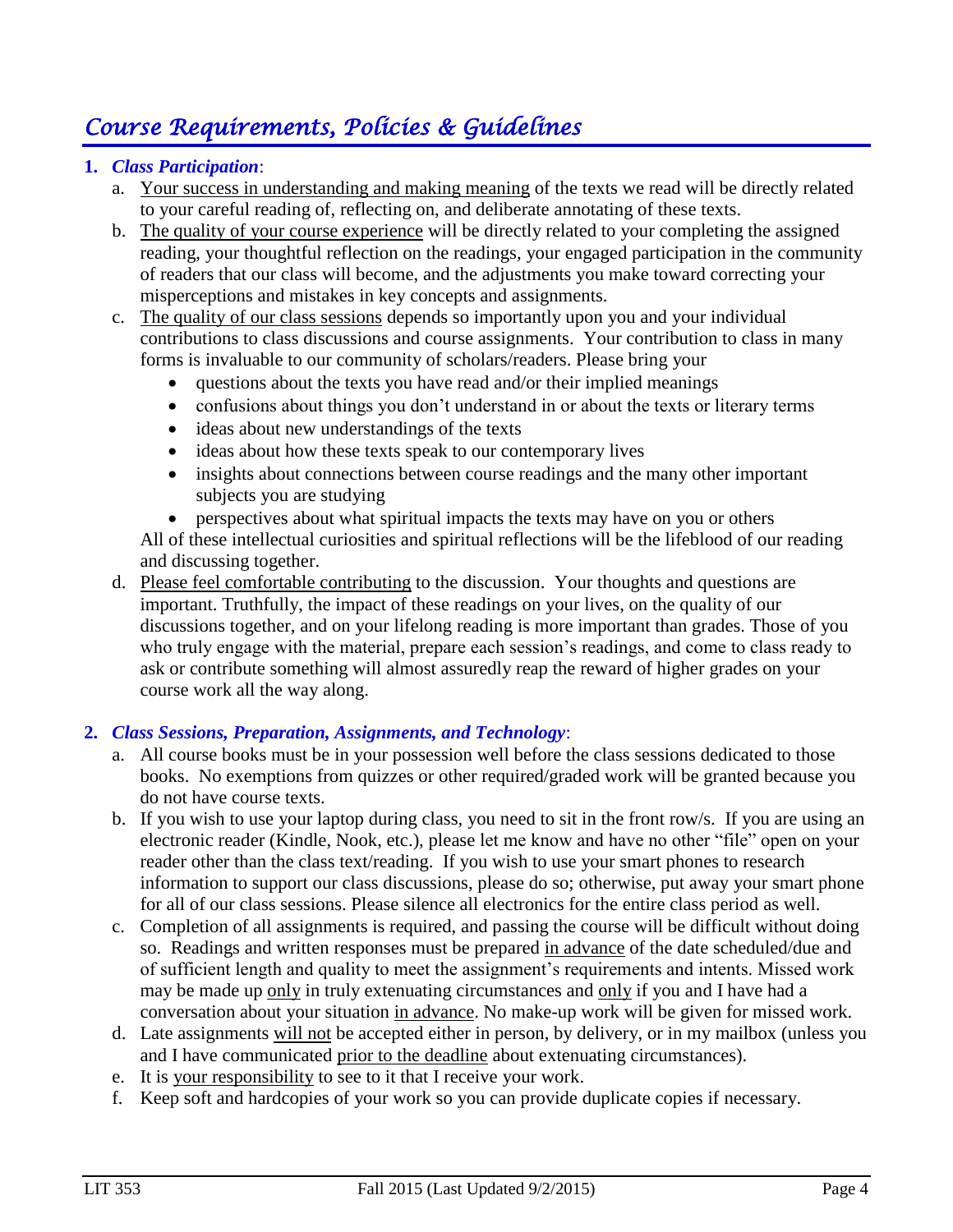- g. Handwritten formal assignments are not acceptable (unless so specified).
- h. You may be requested to attend office hours with the professor if a need arises.
- **3.** *Classroom Decorum*: Please manage your electronic devices appropriately and with consideration for others—see 2b above. Please dress in appropriate academic attire out of consideration for others in our class. I do reserve the right to ask you to leave the classroom if I believe your attire to be offensive and/or an obstacle to a positive learning and teaching environment.
- **4.** *Written Responses*: You will write occasional responses to the assigned readings or viewings. The *Relevancy* questions (at the end of this syllabus) and *Questions for Literary Study* (distributed as a separate handout) will shape these assignments. Be sure to follow any and all additional instructions you are given for specific written responses.
- **5.** *Academic Writing & MLA Style***:** *Please follow all standards of academic writing (taught in your college composition classes) for your writing in this class***.** Since MLA style is the norm for citation in literary studies, please use it for all written responses. (See also **LJML [Department](http://www.pointloma.edu/sites/default/files/filemanager/Literature_Journalism__Modern_Languages/LJML_Department_Syllabus_Statments_final_2015-16.pdf) Syllabus [Statements](http://www.pointloma.edu/sites/default/files/filemanager/Literature_Journalism__Modern_Languages/LJML_Department_Syllabus_Statments_final_2015-16.pdf) 2015-2016**, *Inclusive Language*.)
- **6.** *Quizzes*: You will complete periodic quizzes on the assigned readings. Quizzes may not be made up unless you are absent for a university sponsored activity (concert tour, sporting competition, debate tournament, etc.). Please notify me in advance if you will be missing a class session for such a reason. I generally throw out the lowest quiz score when calculating final course averages.
- **7.** *Gmail, Canvas & Live Text*: You are responsible for checking your *PLNU gmail, Canvas,* and *LiveText* accounts regularly for electronic messages from me. You are fully accountable for all course material, announcements, communications that are distributed via these sites, and I will send messages only to these sites. Please let me know if you encounter any technical problems with these sites. If you do not currently have a *LiveText* account set up, please set it up in the first two weeks of the semester. You will need to submit your Final Exam essay on Live Text.
- **8.** *Extenuating Situations & Grades*: No "Incomplete" grades will be assigned unless extenuating circumstances (e.g., death in the family, automobile accidents, hospitalization) prevail. If you find yourself in such a situation, please contact me immediately. Also please submit any necessary and valid documents to help clarify and document your situation (e.g., doctor's letter, police report, etc.). I am happy to help you in these difficult situations as best I can.

### *Required Texts & Editions*

Adichie, Chimamanda Ngozi. *We Should All Be Feminists.* Austen, Jane. *Pride and Prejudice*. Broadview Edition. 2002. Brontë, Charlotte. *Jane Eyre.* Broadview Edition. 1999. Cisneros, Sandra. *The House on Mango Street.* El Saadawi, Nawal. *Woman at Point Zero*. Ensler, Eve. *The Good Body.* Kingsolver, Barabara. *Small Wonder.* Runyan, Tania. *Second Sky: Poems*. Woolf, Virginia. *A Room of One's Own.*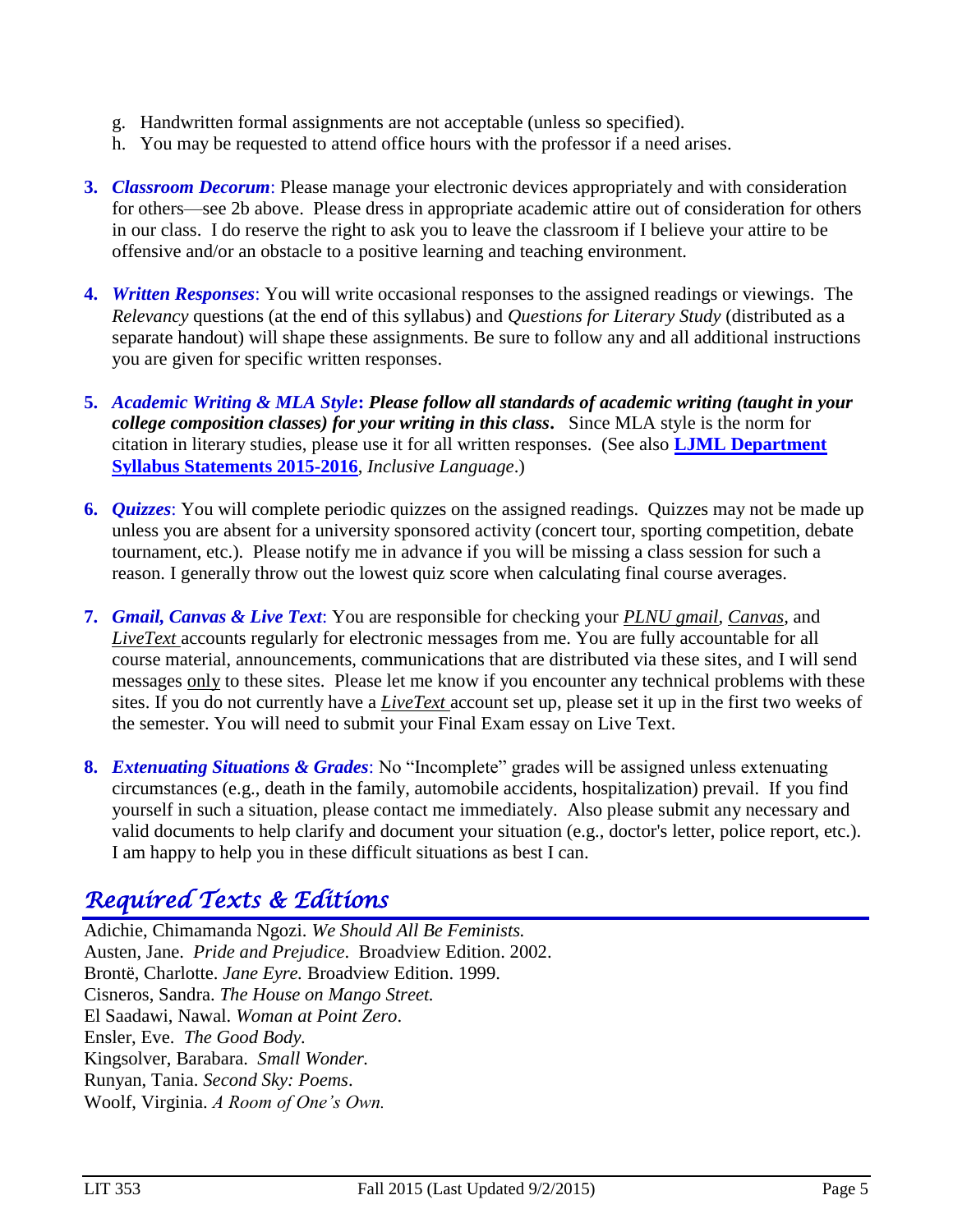| <b>CLASS SESSION</b><br><b>DATE</b> | <b>CLASS PREPARATION (HOMEWORK) &amp; CLASS SESSION TOPICS</b><br><b>DUE AT THE BEGINNING OF CLASS</b> | <b>IMPORTANT DUE</b><br><b>DATES &amp; NOTES</b> |  |  |
|-------------------------------------|--------------------------------------------------------------------------------------------------------|--------------------------------------------------|--|--|
|                                     | <b>WEEK ONE</b>                                                                                        |                                                  |  |  |
|                                     | Class Introduction: Expectations, Policies, & Syllabus                                                 |                                                  |  |  |
| 1 Sept 1                            | "Why read literature?"                                                                                 |                                                  |  |  |
| 2 Sept 2                            | Austen, Jane. Pride and Prejudice. Vol. I. Chs. 1-9 (pp. 43-83)                                        |                                                  |  |  |
| 3 Sept 4                            | Austen. Pride and Prejudice. Vol. I. Chs. 10-17 (pp. 83-121)                                           |                                                  |  |  |
|                                     | <b>WEEK TWO</b>                                                                                        |                                                  |  |  |
| 4 Sept 9                            | Austen. Pride and Prejudice. Vol. I. Chs. 18-23 (pp. 122-160)                                          |                                                  |  |  |
| 5 Sept 11                           | Austen. Pride and Prejudice. Vol. II. Chs. 1-10 (pp. 163-209)                                          |                                                  |  |  |
|                                     | <b>WEEK THREE</b>                                                                                      |                                                  |  |  |
| 6 Sept 14                           | Austen. Pride and Prejudice. Vol. II. Chs. 11-19 (pp. 209-255)                                         |                                                  |  |  |
| 7 Sept 16                           | Austen. Pride and Prejudice. Vol. III. Chs. 1-5 (pp. 259-302)                                          |                                                  |  |  |
| 8 Sept 18                           | Austen. Pride and Prejudice. Vol. III. Chs. 6-12 (pp. 302-345)                                         |                                                  |  |  |
|                                     | <b>WEEK FOUR</b>                                                                                       |                                                  |  |  |
| 9 Sept 21                           | Austen. Pride and Prejudice. Vol. III. Chs. 13-19 (pp. 346-385)                                        |                                                  |  |  |
| 10 Sept 23                          | Relevancy Reflection Workday (55 min. out-of-class writing time)                                       | No class meetings                                |  |  |
| 11 Sept 25                          | Reading Day (55 min. out-of-class reading time)                                                        | <b>TWU Book</b><br>Launch                        |  |  |
|                                     | <b>WEEK FIVE</b>                                                                                       |                                                  |  |  |
| 12 Sept 28                          | Brontë, Charlotte. Jane Eyre Vol. I. Chs. 1-6 (pp. 63-121)                                             |                                                  |  |  |
| 13 Sept 30                          | Brontë. <i>Jane Eyre</i> Vol. I. Chs. 7-11 (pp. 122-176)                                               |                                                  |  |  |
| 14 Oct 2                            | Brontë. Jane Eyre Vol. I. Chs. 12-15 (pp. 177-225)                                                     |                                                  |  |  |
|                                     | <b>WEEK SIX</b>                                                                                        |                                                  |  |  |
| 15 Oct 5                            | Brontë. Jane Eyre Vol. II. Chs. 16-18 (pp. 229-275)                                                    |                                                  |  |  |
| 16 Oct 7                            | Brontë. Jane Eyre Vol. II. Chs. 19-21 (pp. 276-324)                                                    |                                                  |  |  |
| 17 Oct 9                            | Brontë. Jane Eyre Vol. II. Chs. 22-24 (pp. 325-361)                                                    |                                                  |  |  |
|                                     | <b>WEEK SEVEN</b>                                                                                      |                                                  |  |  |
| 18 Oct 12                           | Brontë. Jane Eyre Vol. II. Chs. 25-26 (pp. 362-384)                                                    |                                                  |  |  |
| 19 Oct 14                           | Brontë. Jane Eyre Vol. III. Chs. 27-28 (pp. 387-431)                                                   |                                                  |  |  |
| 20 Oct 16                           | Brontë. Jane Eyre Vol. III. Chs. 29-32 (pp. 432-473)                                                   |                                                  |  |  |
| <b>WEEK EIGHT</b>                   |                                                                                                        |                                                  |  |  |
| 21 Oct 19                           | Brontë. Jane Eyre Vol. III. Chs. 33-35 (pp. 474-520)                                                   |                                                  |  |  |
| 22 Oct 21                           | Brontë. Jane Eyre Vol. III. Chs. 36-38 (pp. 521-556)                                                   |                                                  |  |  |
| <b>FALL BREAK</b>                   |                                                                                                        |                                                  |  |  |
| <b>OCT 23</b>                       |                                                                                                        |                                                  |  |  |
| <b>WEEK NINE</b>                    |                                                                                                        |                                                  |  |  |
| 23 Oct 26                           | <b>MIDTERM &amp; RELEVANCY REFLECTION DUE</b>                                                          |                                                  |  |  |
| 24 Oct 28                           | Woolf, Virginia. A Room of One's Own Chs. 1-3 (pp. 3-57)                                               |                                                  |  |  |
| 25 Oct 30                           | Woolf. A Room of One's Own Chs. 4-6 (pp. 58-114)                                                       |                                                  |  |  |

# *Course Schedule & Assignments (May be adjusted)*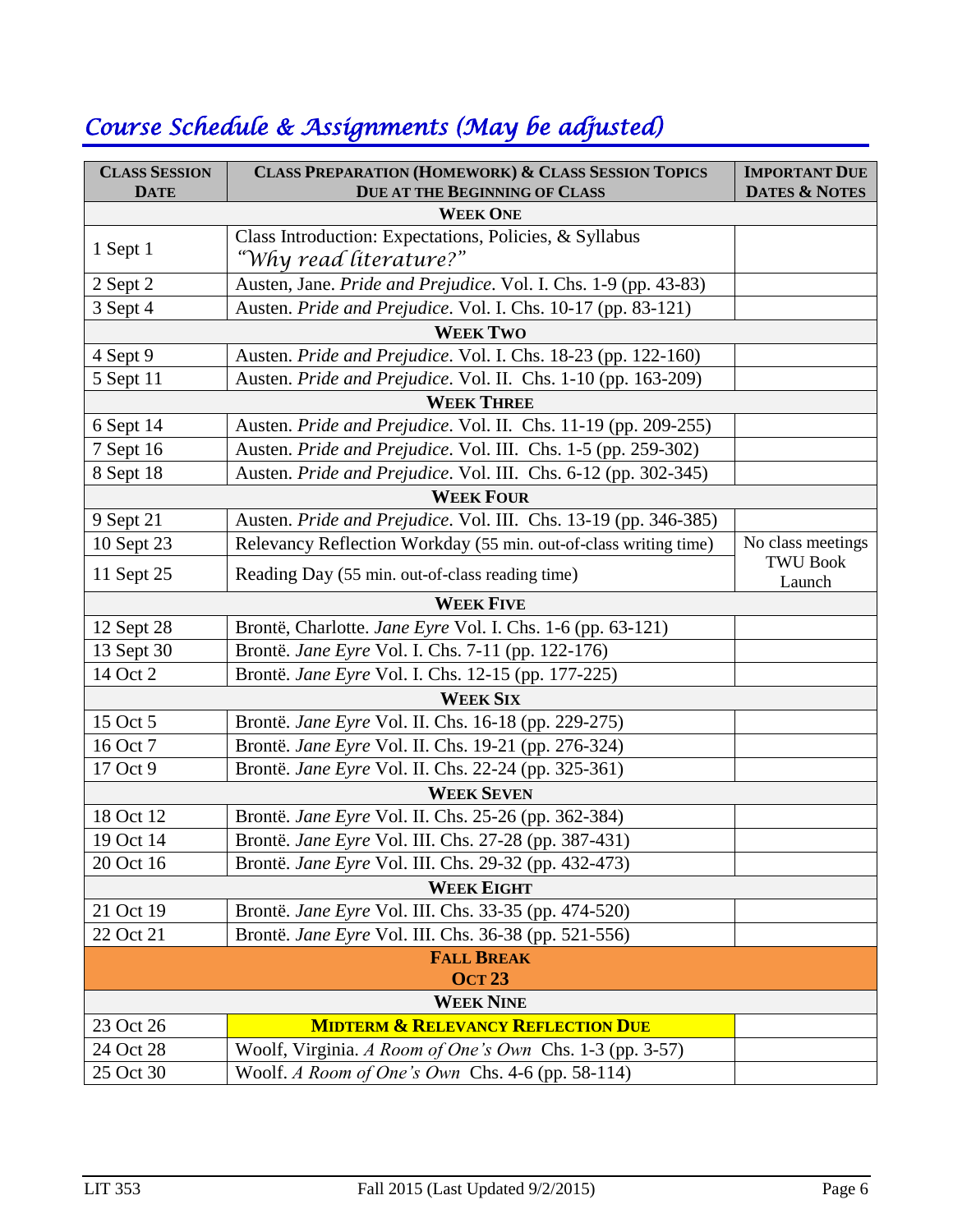| <b>WEEK TEN</b>           |                                                           |  |  |  |
|---------------------------|-----------------------------------------------------------|--|--|--|
| 26 Nov 2                  | Nawal el Saadawi Woman at Point Zero (pp. i-51)           |  |  |  |
| 27 Nov 4                  | Saadawi Woman at Point Zero (pp. 51-108)                  |  |  |  |
| 28 Nov 6                  | Chimamanda Ngozi Adichie We Should All Be Feminists (all) |  |  |  |
|                           | <b>WEEK ELEVEN</b>                                        |  |  |  |
| 29 Nov 9                  | Cisneros, Sandra. The House on Mango Street (pp. 3-57)    |  |  |  |
| 30 Nov 11                 | Cisneros. The House on Mango Street (pp. 58-110)          |  |  |  |
| 31 Nov 13                 | Kingsolver. Small Wonder (pp. 1-74)                       |  |  |  |
| <b>WEEK TWELVE</b>        |                                                           |  |  |  |
| 32 Nov 16                 | Kingsolver. Small Wonder (pp. 75-143)                     |  |  |  |
| 33 Nov 18                 | Kingsolver. Small Wonder (pp. 144-205)                    |  |  |  |
| 34 Nov 20                 | Kingsolver. Small Wonder (pp. 206-264)                    |  |  |  |
|                           | <b>WEEK THIRTEEN</b>                                      |  |  |  |
| 35 Nov 23                 | <b>RELEVANCY REFLECTIONS SHARING</b>                      |  |  |  |
| <b>THANKSGIVING BREAK</b> |                                                           |  |  |  |
| <b>Nov 25-29</b>          |                                                           |  |  |  |
|                           | <b>WEEK FOURTEEN</b>                                      |  |  |  |
| 36 Nov 30                 | Ensler, Eve. The Good Body (pp. 3-44)                     |  |  |  |
| 37 Dec 2                  | Ensler. The Good Body (45-87)                             |  |  |  |
| 38 Dec 4                  | Runyan. Second Sky (pp. 1-18)                             |  |  |  |
| <b>WEEK FIFTEEN</b>       |                                                           |  |  |  |
| 39 Dec 7                  | Runyan. Second Sky (pp. 18-37)                            |  |  |  |
| 40 Dec 9                  | Runyan. Second Sky (pp. 38-54)                            |  |  |  |
| 41 Dec 11                 | Runyan. Second Sky (pp. 55-70)                            |  |  |  |
| <b>Monday,</b>            | <b>FINAL EXAM</b>                                         |  |  |  |
| December 14,              | (BE SURE TO PUT THIS EXAM DATE IN YOUR CALENDARS NOW.)    |  |  |  |
| 10:30-1:00                | <b>FINAL ESSAYS DUE IN LIVE TEXT</b>                      |  |  |  |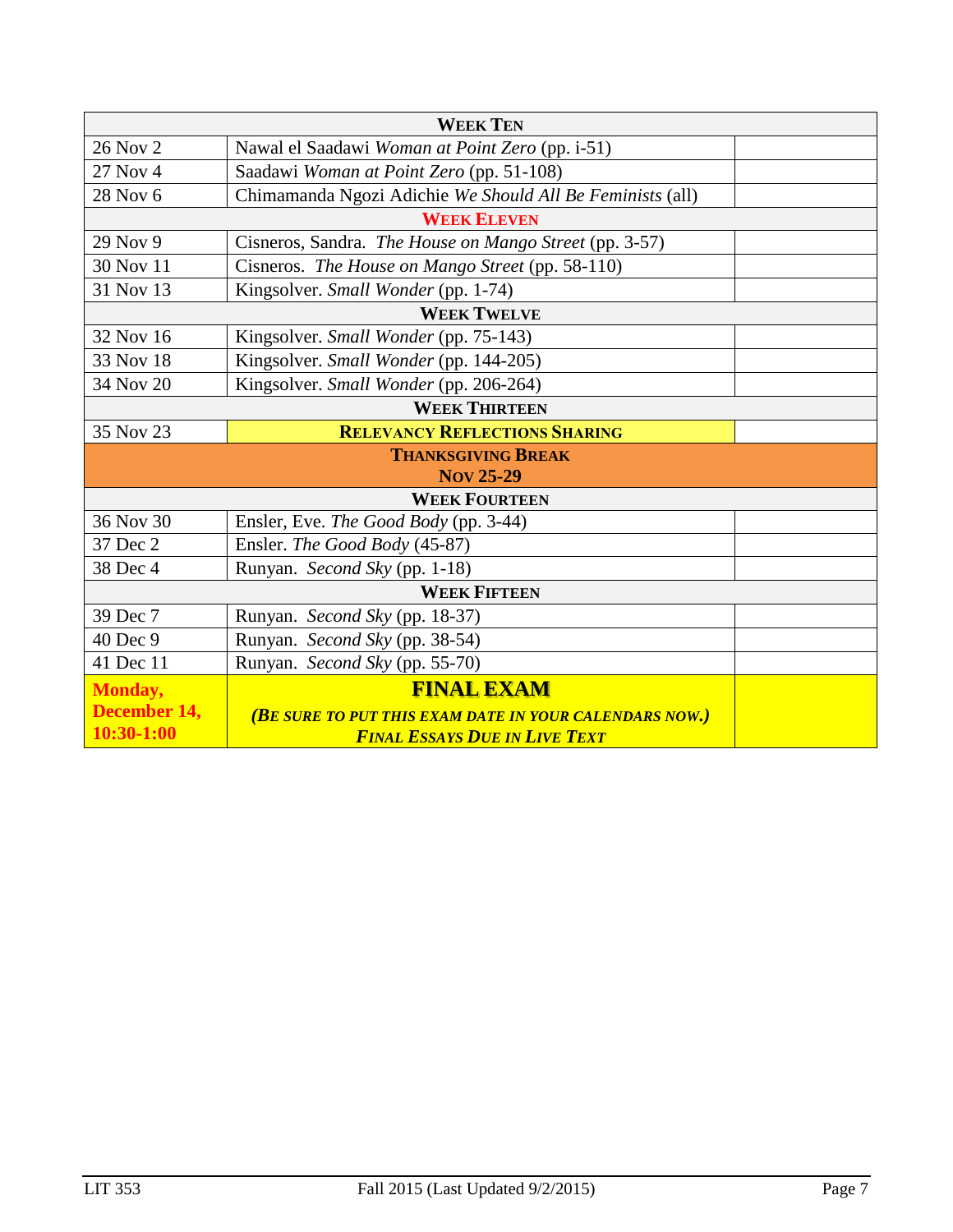# *Reflecting on Literature's Relevancy*

Here are some questions written by former GE literature students and a few from me to help you reflect on why we (need to) read literature, what power it has in our world, and what we gain from it for our lives. These questions will form the basis of some of the written responses you will do in LIT 353.

- 1. How have you applied what you have learned and experienced in this class to life outside of literature? To what degree do you think this was a goal of this class?
- 2. In what ways and for what reasons is it important to look back to literature even if it has been written centuries ago? What can we learn from literature?
- 3. What is your view of relationships (including courtship, weddings, and married life) and/or women's lives and history now that you've taken this class? Is it the same, or is it different than before you read these works? Give two examples from the literature we've read to support your views.
- 4. What was the most important lesson you took away from reading each of these works and why?
- 5. Using the works read in this class (and any film versions included), in what ways do you agree or disagree with the statement, "Don't judge a book by its movie."? Use examples about theme, characterization, and the climax of the film to support your position.
- 6. Which characters (real or imaginary) out of all the works we read had the greatest impact on you and for what reasons? Give reasons from the works to support your views.
- 7. How does the society in the time frame in each of the works we've read compare to our modern society today? What are the similar options and pitfalls, and what are the different ones too?
- 8. After reading the works in this class, what lessons has this literature taught you, or what life wisdom have you gained?
- 9. Why devote part of the core liberal arts curriculum (GE) to a course on women writers? Why do so at this time in US and world history? Why do so in the context of Christian higher education?
- 10. What relevance does a course on women writers have to college women and men in American democratic society in the  $21<sup>st</sup>$  Century? What role does (or should) such a course play in shaping a world view that includes more than American interests and perspectives? What is our responsibility as readers (literate people) in our society and world?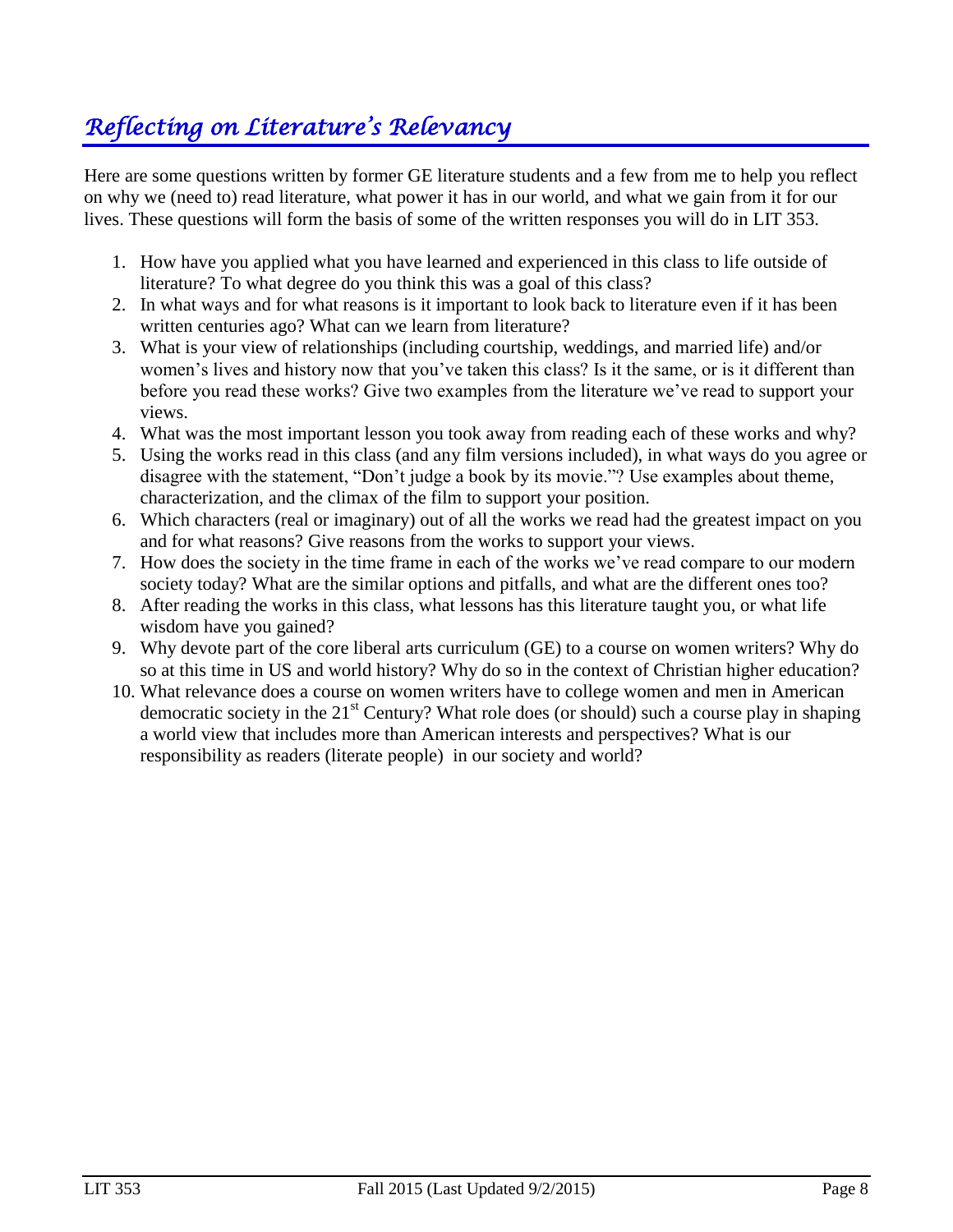# *Close Reading & Literary Analysis*

Some of your responses to the works we'll be reading will include your first impressions of the work, your difficulties reading the work, and your emotional attitudes toward the work—both before and after reading it. These are responses that a careful reader is recognizes, but they should not be seen as the final evaluation or experience for a careful reader's response to a work of art, literary or otherwise. **Close reading is your goal**.

You can develop your close reading skills by attending to some specific elements of literature. (This focus will also help you improve your performance on the course exams.) These elements are *GENRE, VOICE/PERSPECTIVE, OPPOSITIONS, STRUCTURE, and STYLE*. Our class discussions will "mine" these aspects of literary study, and I will use specific literary terms as we discuss these works together. You may also discover that some of your class peers are skilled in using literary terms. As they have become skilled, so can you. You can learn from them, but you will want to learn these terms yourself, apply them in your own reading, and remember them for your written responses, essays, and exams. There are also online glossaries of literary terms, but the gold standards are Harmon *A Handbook to Literature* and Abrams *A Glossary of Literary Terms*. Copies are in the library.

These questions will work differently for different works, so focus on the differences you encounter. The differences are important—as are the differences in interpretation (or reading) that will inevitably arise from all of you as different readers. Please welcome and attend to these differences instead of trying to minimize or erase them; they will be a vital component in our class discussions and in our deepening understanding of others through literature.

#### **Literary Elements:**

- **1.** *GENRE***:** how would you classify the type of work—fiction, non-fiction, poetry, play *(remember novels ARE fiction)*: 1) what kind of novel (e.g., gothic romance, social realism, local color, stream-of-consciousness, sentimental, bildüngsroman, künstlerroman, science fiction, mystery...), poem (narrative, lyric, epic, sonnet, ballad, dramatic monologue…), play (comic, tragic, problem… ); 2) in what ways do the work's genres establish, complement, or complicate the themes, effects, and/or aims of the work?
- **2.** *VOICE OR PERSPECTIVE (POV):* who relates this story or speaks this poem or makes this argument? is s/he a character, an observer, a critic or moralizer, an agitator...? what is her/his relation to the topic(s) addressed? if reading fiction, how would you classify the perspective of the narrative voice: first-person, third-person, limited omniscient, omniscient? how would you describe the character of the voice: intrusive, consistent, multiple, prominent, reliable, etc.? what is the tone (author's attitude toward the subject matter) of the piece?
- **3.** *OPPOSITIONS***:** what primary tensions (ideas, arguments, issues, differences, dilemmas) are set forth in the work? how/in what light are these oppositions (their players and values) presented, and to what end(s)? who or what is elevated or stigmatized? what does the work, in its important characters/individuals/figures, aim to do? what observations can you make about any of the following social arrangements or domains: family, childhood, adulthood, class, sexuality, gender, public and private spaces, work, home, rural and urban life, economics and wealth, morality, religion, education, art (aesthetics), science, technology, government, law, historical events,